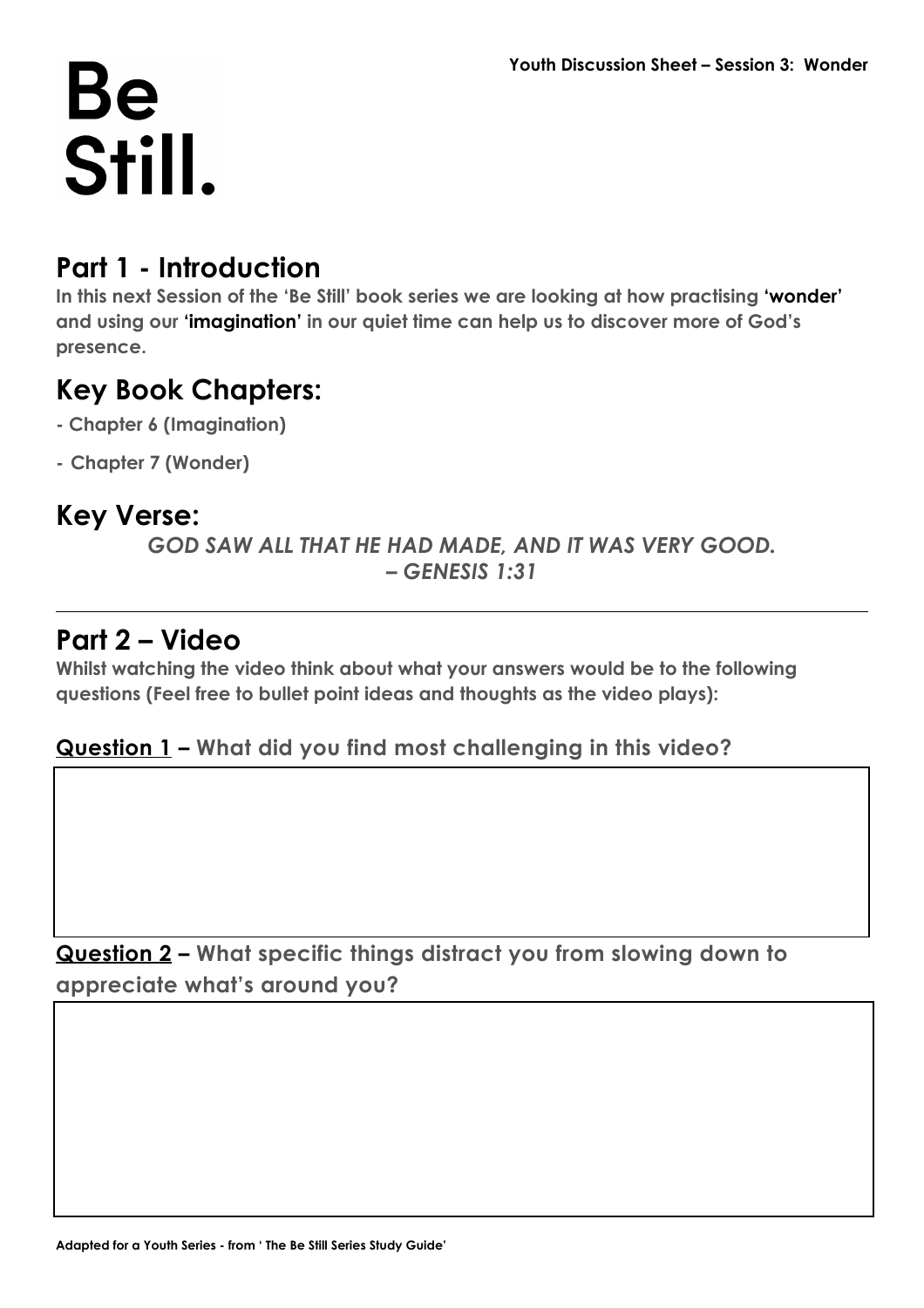## Be Still.

**Question 3 – We all have a different view of beauty is: where do you most easily see Gods beauty?**

#### **Part 3 – Discussion**

**Write in the box below any ideas/thoughts from other people that you enjoyed or that you came up with yourself during the discussions.**

### **Part 4 – Prayer Time**

**Take the time now to voice any concerns you may have for the coming week or anything you would like prayer for. As a group we will all pray together and ask God to bless all of our weeks ahead.**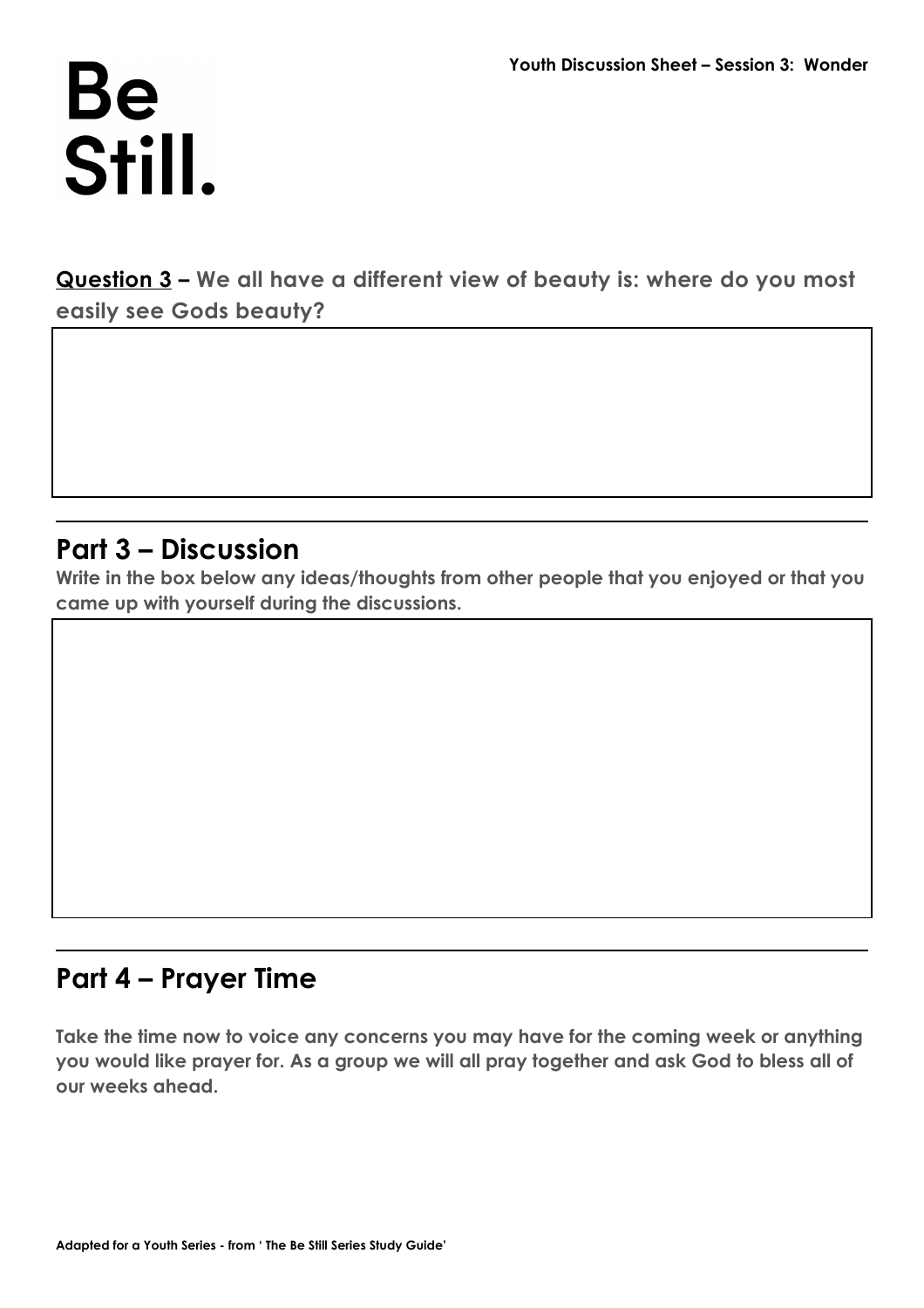## **Be** Still.

#### **Part 5– Challenge!!**

**Before our next group session – This week, at the beginning or end of your day, write down anything you saw where you could see the wonder of God.**

**Write the verse in the box below. And use your quiet time this week to try and pray over that verse and try to memorise it.**

**While praying over this verse if God gives you any pictures or words, write/ draw them in the box below also.** 

**We will Check in next week to see what God has been saying to you.**